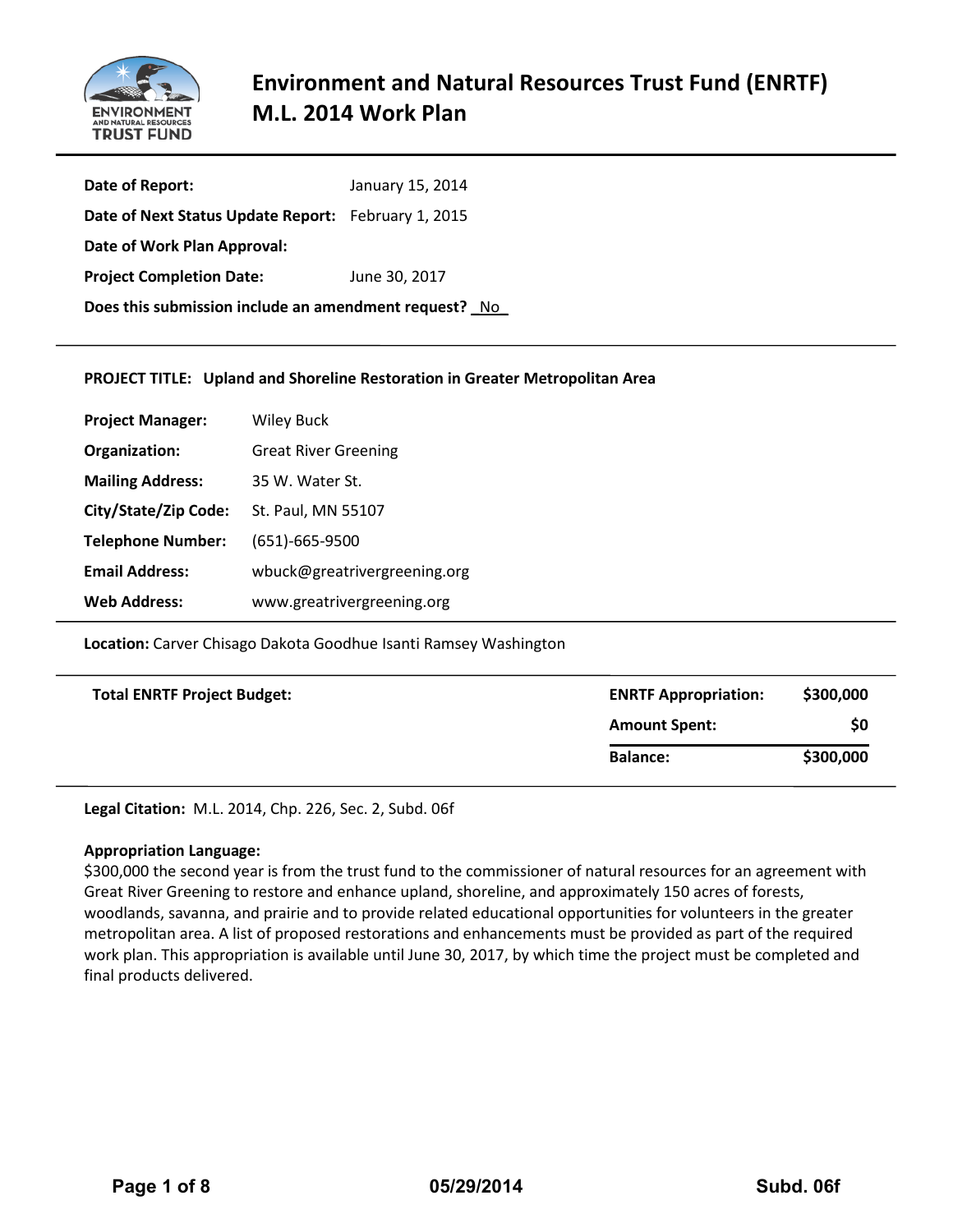# **I. PROJECT TITLE: Upland and Shoreline Restoration in Greater Metropolitan Area**

#### **II. PROJECT STATEMENT:**

Much of the remaining natural habitat within the Greater Twin Cities metropolitan area is threatened by conversion, fragmentation, invasive species, development, altered hydrology, and climate change. Restoration and management of these habitats is needed to save Minnesota's natural heritage for future generations, protect rare and declining species, protect our clean water, reconnect habitat corridors, and engage community volunteers in meaningful parts of the work, so they can better enjoy and understand the restoration/enhancement process, all to safeguard these natural treasures through time.

We have identified five (5) new sites for restoration/enhancement projects, and for two (2) of these sites management plans will be written for current and future phases of implementation. We have three (3) projects entering new phases, as well as implementation and evaluation of accelerated migration of oak ecotypes, and prescribed grazing/haying in the metro area.

During our volunteer events, volunteers will receive hands-on training and education on how to replicate the restoration/enhancement activities at home or other sites; the ecological importance of the task, the site including its location and connection to other natural areas; invasive species sanitation protocol; and a customized topic such as but not limited to plant identification, invertebrate management, live animals, or visualizing carbon. All training and education will be done in small groups of 20 or less to facilitate question and answer, and include hands-on training, large aerial maps, reference material, and evaluation by the volunteers.

By working with an array of local, state, federal, non-profit, and private partners, and landowners, Greening will restore/enhance 147 acres and 0.26 mile of shoreline; and engage at least 300 volunteers in meaningful parts of the work. We will also restore/enhance an additional 100 acres and 0.17 mile of shoreline with leveraged funds. These projects are exemplary of our continued engagement in the Anoka Sandplain, collar counties, metropolitan core, Wild & Scenic Rivers, and innovative restoration/enhancement techniques.

# **III. PROJECT STATUS UPDATES:**

**Project Status as of February 1, 2015:**

**Project Status as of August 1, 2015:**

**Project Status as of February 1, 2016:**

**Project Status as of August 1, 2016:**

**Project Status as of February 1, 2017:**

**Overall Project Outcomes and Results:**

# **IV. PROJECT ACTIVITIES AND OUTCOMES:**

# **ACTIVITY 1:**

# **Description: Restoration and Enhancement**

Restoration and enhancement activities will include planning, invasive species control, seeding/plugging, prescribed burning of oak woodlands, establishment of planted trees, grazing and haying of restored prairies and savannas with vegetation and invertebrate monitoring, and planting of local ecotype vs. southern and/or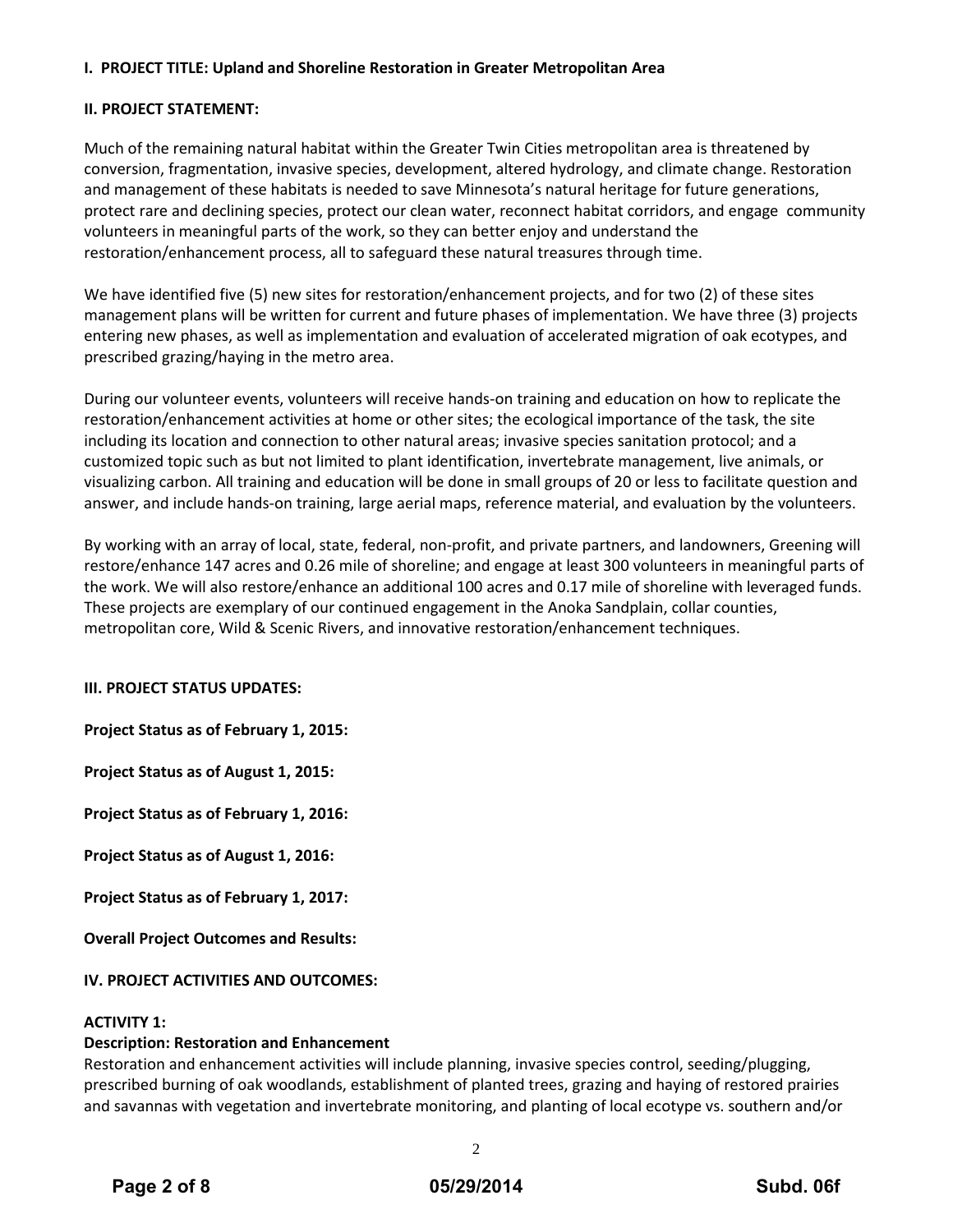'extreme climate' (e.g. northwestern MN) ecotype young oaks, with monitoring and evaluation of growth and survival.

| <b>Summary Budget Information for Activity 1:</b> | <b>ENRTF Budget: \$300,000</b> |                    |
|---------------------------------------------------|--------------------------------|--------------------|
|                                                   | Amount Spent: \$0              |                    |
|                                                   |                                | Balance: \$300,000 |
| <b>Activity Completion Date: June 30 2017</b>     |                                |                    |

| <b>Outcome</b>                                                      | <b>Completion Date</b> | <b>Budget</b> |
|---------------------------------------------------------------------|------------------------|---------------|
| 1. Camp Tanadoona Management Plan Completed                         | January 1, 2016        | \$10,000      |
| 2. Lilydale Bluffs Management Plan Completed                        | July 1, 2016           | \$15,000      |
| 3. Accelerated Migration and Prescribed Grazing/Haying Implemented  | July 1, 2015           | \$15,000      |
| 4. Accelerated Migration and Prescribed Grazing/Haying Evaluated,   | June 30, 2017          | \$26,000      |
| <b>Results Disseminated</b>                                         |                        |               |
| 5. Restoration/Enhancement at Eight (8) Sites, Results Disseminated | June 30, 2017          | \$234,000     |

#### **Activity Status as of February 1, 2015:**

**Activity Status as of August 1, 2015:**

**Activity Status as of February 1, 2016:**

**Activity Status as of August 1, 2016:**

**Activity Status as of February 1, 2017:**

**Final Report Summary:**

#### **V. DISSEMINATION:**

#### **Description:**

Great River Greening will periodically distribute information about the program through our e-postcard, 'Volunteer Opportunities' mailings, donor mailings and communications (including newsletter and annual report), at volunteer restoration events, and through our websit[e www.greatrivergreening.org](http://www.greatrivergreening.org/) . Volunteer event descriptions acknowledging Trust Fund contributions will be emailed to over 5,000 subscribers in advance of our spring and fall volunteer event seasons.

Restoration/enhancement results, as well as the monitoring results of the prescribed grazing/haying and accelerated migration activities will be reported on our web site and elsewhere. Analysis of the volunteer training and education activities will be written up and submitted, and shared with our volunteer group leaders. All results will be shared with colleagues including the Metro Conservation Corridors Partnership. **Status as of as of February 1, 2015:**

**Status as of August 1, 2015:**

**Status as of February 1, 2016:**

**Status as of August 1, 2016:**

**Status as of February 1, 2017:**

**Final Report Summary:**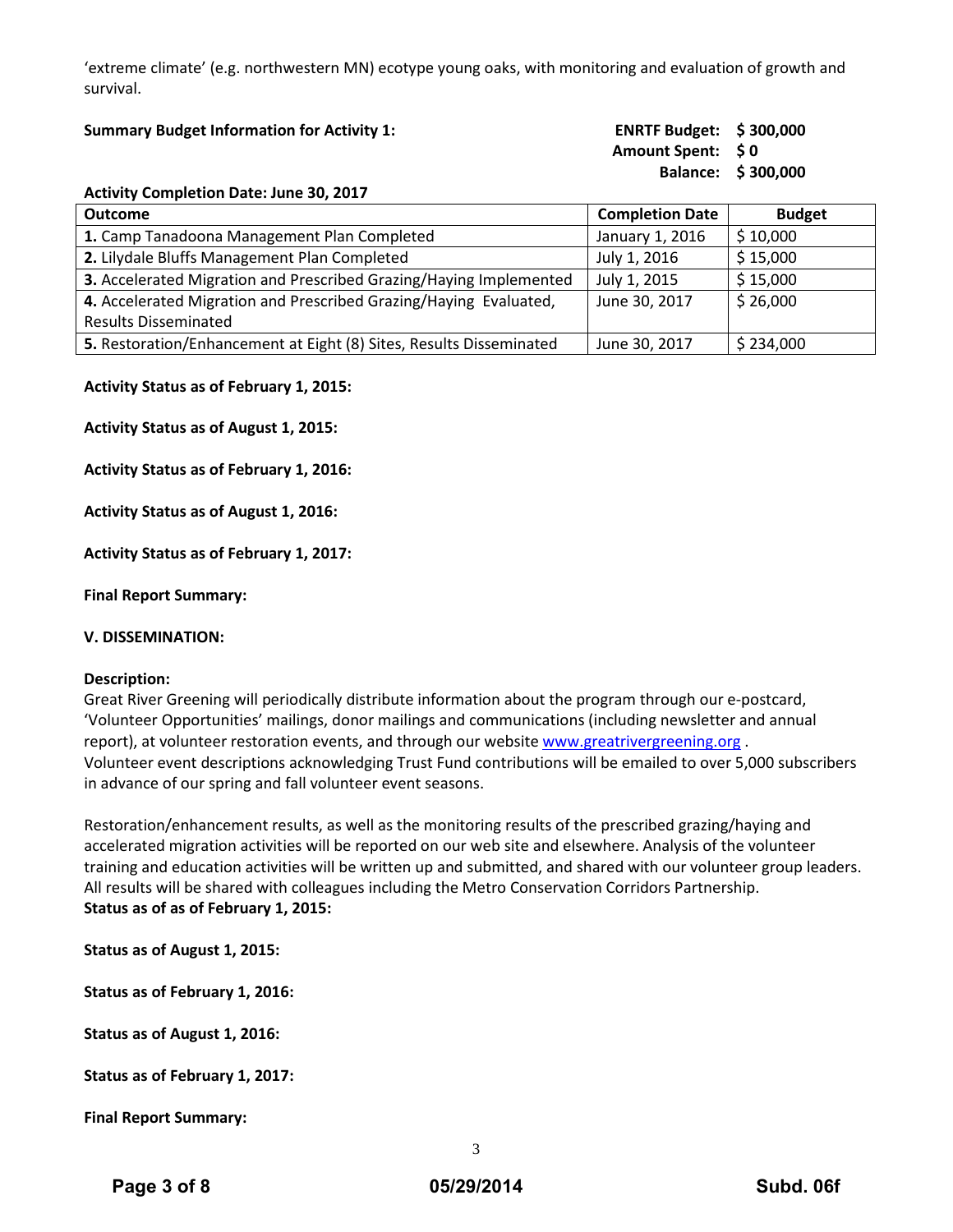# **VI. PROJECT BUDGET SUMMARY:**

#### **A. ENRTF Budget Overview:**

| <b>Budget Category</b>                              | \$ Amount | <b>Explanation</b>                                          |
|-----------------------------------------------------|-----------|-------------------------------------------------------------|
| Personnel:                                          | \$80,000  | 1 project manager/ecologist at 6.5% FTE for 3               |
|                                                     |           | years; 2 ecologists at 5% FTE each for 3 years; 1           |
|                                                     |           | director of conservation programs at 0.4% FTE               |
|                                                     |           | for 3 years; 1 volunteer manager at 8% FTE for 3            |
|                                                     |           | years; 1 field coordinator at 9% FTE for 3 years;           |
|                                                     |           | 3 restoration technicians at 7% FTE each for 3              |
|                                                     |           | years; 1 director of finance at 2% FTE for 3                |
|                                                     |           | years; 1 administrative assistant at 1% FTE for 3<br>vears. |
| Professional/Technical/Service Contracts: \$130,000 |           | Restoration Service Providers; Vegetation and               |
|                                                     |           | Invertebrate/Pollinator Monitoring Assistance.              |
|                                                     |           | Providers TBD through competitive process.                  |
| Equipment/Tools/Supplies:                           | \$80,500  | Seed, Plants, Herbicide, Hand Tools, Sanitation             |
|                                                     |           | <b>Protocol Equipment and Supplies</b>                      |
| Capital Expenditures over \$5,000:                  | $$-0-$    |                                                             |
| Printing:                                           | \$500     | Trust Fund signs, reports, volunteer handouts,              |
|                                                     |           | large maps, conference poster(s)                            |
| Travel Expenses in MN:                              | \$5,000   | Truck, Personal Vehicle Mileage                             |
| Other:                                              | \$4,000   | Volunteer Event Expenses: Large                             |
|                                                     |           | tent/table/chair/portable toilet rentals;                   |
|                                                     |           | overnight security. Purchase of boot brushes                |
|                                                     |           | and other invasive species sanitation protocol              |
|                                                     |           | equipment; approved food and beverage; small                |
|                                                     |           | pop-up tents; safety glasses, work gloves, hand             |
|                                                     |           | tools.; Burn Permit Fees                                    |
| TOTAL ENRTF BUDGET: \$300,000                       |           |                                                             |

**Explanation of Use of Classified Staff:** N/A

**Explanation of Capital Expenditures Greater Than \$5,000:** N/A

**Number of Full-time Equivalents (FTE) Directly Funded with this ENRTF Appropriation:** 1.86 FTE **Number of Full-time Equivalents (FTE) Estimated to Be Funded through Contracts with this ENRTF Appropriation:** 2.33 FTE

#### **B. Other Funds:**

|                            | \$ Amount | \$ Amount |                                      |
|----------------------------|-----------|-----------|--------------------------------------|
| <b>Source of Funds</b>     | Proposed  | Spent     | Use of Other Funds                   |
| Non-state                  |           |           |                                      |
| South Washington Watershed | \$5,000   |           | Central Corridor Haying, Accelerated |
| <b>District</b>            |           |           | Migration. Secured.                  |
| Camp Fire Minnesota        | \$45,000  |           | Camp Tanadoona                       |
| City of Mahtomedi          | \$30,000  |           | Katherine Abbott II                  |
| Three River Park District  | \$30,000  |           | <b>Carver Park</b>                   |
| City of Lindstrom          | \$10,000  |           | <b>Allemansratt Park</b>             |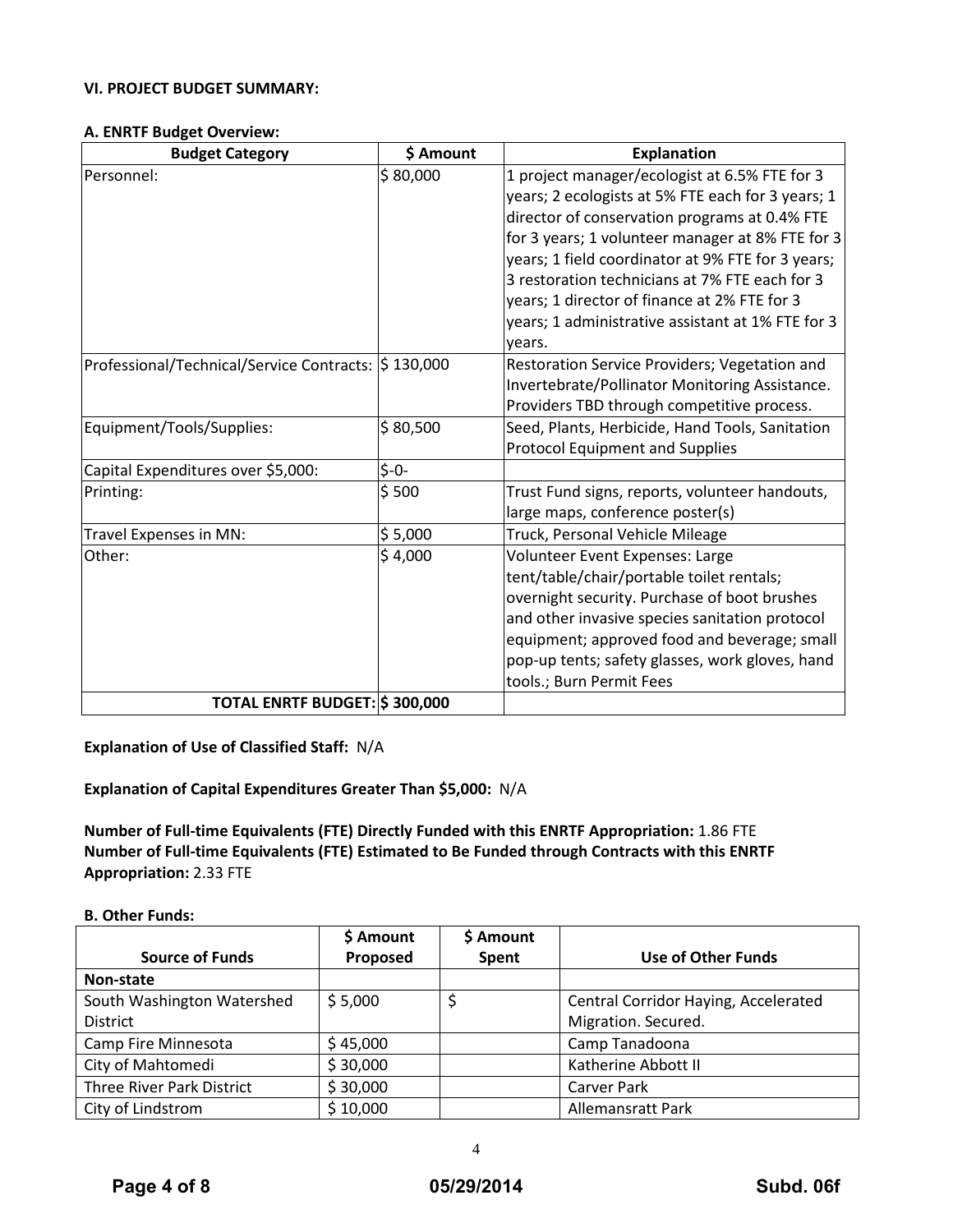| St. Paul Parks and Rec    | \$1,000   | <b>Trout Brook II</b>                  |
|---------------------------|-----------|----------------------------------------|
| Private Individuals/Trust | \$10,000  | Wild and Scenic Rivers III             |
| City of Chisago           | \$12,000  | Ojiketa Regional Park                  |
| City of Lilydale          | \$30,000  | Lilydale Bluffs                        |
| City of Mendota Heights   | \$1,000   | Pilot Knob Grazing                     |
| Foundations/Corporations  | \$1,000   | <b>Volunteer Events</b>                |
| <b>State</b>              |           |                                        |
| Outdoor Heritage Fund     | \$200,000 | Understory Restoration at Trout Brook; |
|                           |           | <b>Additional Acres at Carver Park</b> |
| <b>TOTAL OTHER FUNDS:</b> | \$375,000 | \$                                     |

#### **VII. PROJECT STRATEGY:**

**A. Project Partners:** 

# **B. Project Impact and Long-term Strategy:**

# **C. Spending History:**

| <b>Funding Source</b> | M.L. 2008   | M.L. 2009   | M.L. 2010   | M.L. 2011 | M.L. 2013   |  |
|-----------------------|-------------|-------------|-------------|-----------|-------------|--|
|                       | or          | or          | .or         | or        | or          |  |
|                       | <b>FY09</b> | <b>FY10</b> | <b>FY11</b> | FY12-13   | <b>FY14</b> |  |
| <b>ENRTF</b>          | \$111,000   | \$155,000   | $S - 0 -$   | \$400,000 | \$208,000   |  |

**VIII. ACQUISITION/RESTORATION LIST:** See attached Acquisition/Restoration List

**IX. VISUAL ELEMENT or MAP(S):** See attached maps.

# **X. ACQUISITION/RESTORATION REQUIREMENTS WORKSHEET:**

**XI. RESEARCH ADDENDUM:** N/A

# **XII. REPORTING REQUIREMENTS:**

**Periodic work plan status update reports will be submitted no later than February 15, 2015; August 15, 2015; February 15, 2016; August 15, 2016; February 15, 2017. A final report and associated products will be submitted between June 30 and August 15, 2017.** 

5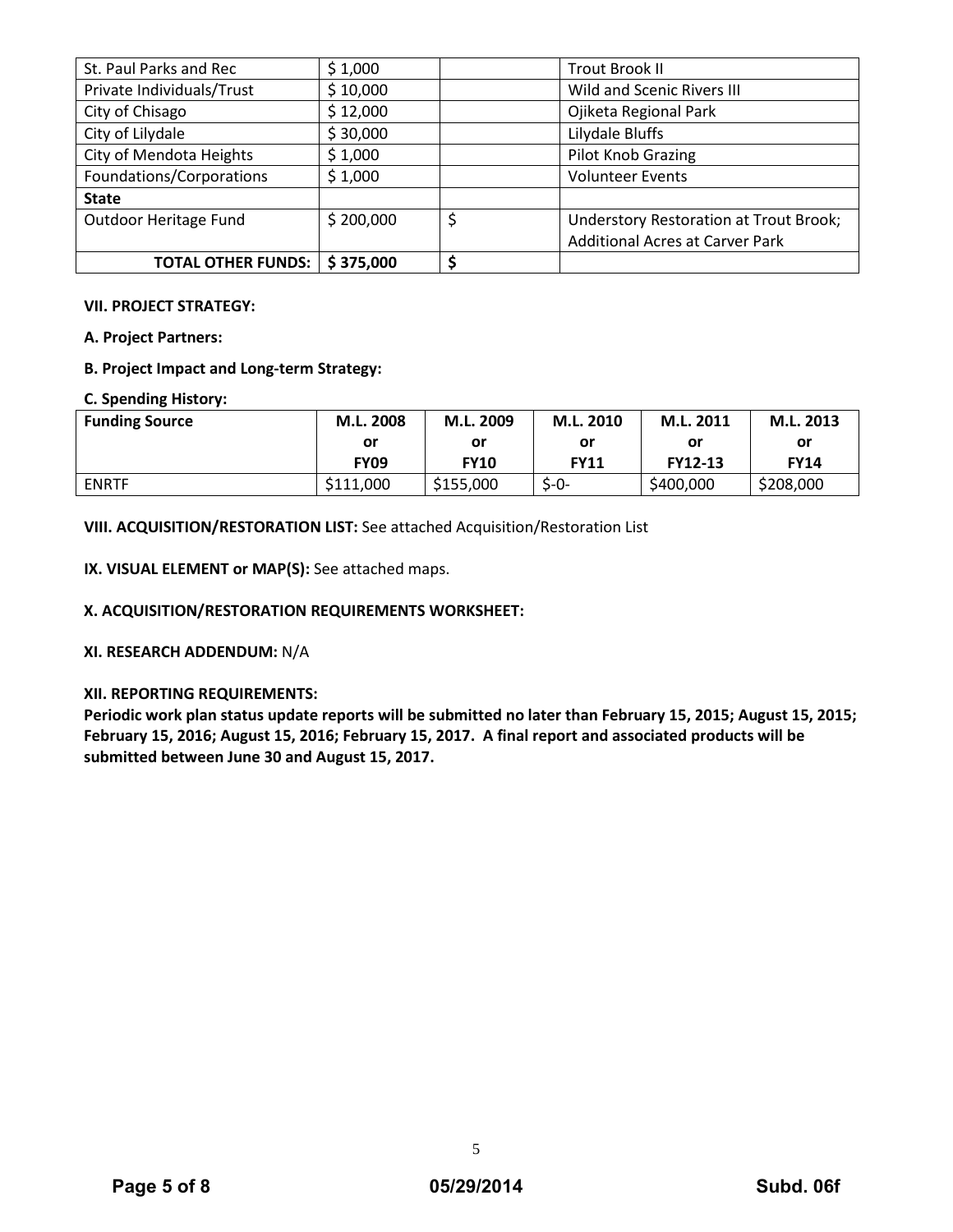| <b>Environment and Natural Resources Trust Fund</b>                                                                 |                                    |                                    |                                     |                               |                                            |          |
|---------------------------------------------------------------------------------------------------------------------|------------------------------------|------------------------------------|-------------------------------------|-------------------------------|--------------------------------------------|----------|
| M.L. 2014 Project Budget                                                                                            |                                    |                                    |                                     |                               |                                            |          |
| <b>Project Title:</b> Upland and Shoreline Restoration in Greater Metropolitan Area                                 |                                    |                                    |                                     |                               | ENVIRONMENT                                |          |
| Legal Citation: M.L. 2014, Chp. 226, Sec. 2, Subd. 06f                                                              |                                    |                                    |                                     |                               | AND NATURAL RESOURCES<br><b>TRUST FUND</b> |          |
| Project Manager: Wiley Buck                                                                                         |                                    |                                    |                                     |                               |                                            |          |
| <b>Organization: Great River Greening</b>                                                                           |                                    |                                    |                                     |                               |                                            |          |
| M.L. 2014 ENRTF Appropriation: \$300,000<br>Project Length and Completion Date: 3 Years, June 30, 2017              |                                    |                                    |                                     |                               |                                            |          |
| Date of Report: January 15, 2014                                                                                    |                                    |                                    |                                     |                               |                                            |          |
|                                                                                                                     |                                    |                                    |                                     |                               |                                            |          |
| <b>ENVIRONMENT AND NATURAL RESOURCES TRUST</b><br><b>FUND BUDGET</b>                                                | <b>Activity 1</b><br><b>Budget</b> | <b>Amount Spent</b>                | <b>Activity 1</b><br><b>Balance</b> | <b>TOTAL</b><br><b>BUDGET</b> | <b>TOTAL</b><br><b>BALANCE</b>             |          |
| <b>BUDGET ITEM</b>                                                                                                  |                                    | <b>Restoration and Enhancement</b> |                                     |                               |                                            |          |
| <b>Personnel (Wages and Benefits)</b>                                                                               | \$80,000                           | \$0                                | \$80,000                            | \$80,000                      | \$80,000                                   |          |
|                                                                                                                     |                                    |                                    |                                     |                               |                                            |          |
| Project Manager / Ecologist: \$13,000 (78% salary, 22%<br>benefit); 6.5% FTE for 3 years.                           |                                    |                                    |                                     |                               |                                            |          |
| 2 Ecologists: \$20,000 (85% salary, 15% benefits); 5% FTE                                                           |                                    |                                    |                                     |                               |                                            |          |
| each for 3 years                                                                                                    |                                    |                                    |                                     |                               |                                            |          |
| Director of Conservation Programs: \$1,000 (93% salary, 7%<br>benefits); 0.4% FTE for 3 years.                      |                                    |                                    |                                     |                               |                                            |          |
| Volunteer Manager: \$10,000 (87% salary, 13% benefits);                                                             |                                    |                                    |                                     |                               |                                            |          |
| 8% FTE for 3 years.<br>Field Coordinator: \$11,500 (86% salary, 14% benefits); 9%                                   |                                    |                                    |                                     |                               |                                            |          |
| FTE for 3 years.                                                                                                    |                                    |                                    |                                     |                               |                                            |          |
| 3 Restoration Technicians: \$17,000 (93% salary, 7%                                                                 |                                    |                                    |                                     |                               |                                            |          |
| benefits); 7% FTE each for 3 years<br>Director of Finance: \$6,000 (81% salary, 19% benefits); 2%                   |                                    |                                    |                                     |                               |                                            |          |
| FTE for 3 years.                                                                                                    |                                    |                                    |                                     |                               |                                            |          |
| Administrative Assistant: \$1,500 (86%salary, 14% benefits).                                                        |                                    |                                    |                                     |                               |                                            |          |
| 1% FTE for 3 years.<br><b>Professional/Technical/Service Contracts</b>                                              |                                    |                                    |                                     |                               |                                            |          |
|                                                                                                                     |                                    |                                    |                                     |                               |                                            |          |
| Vegetation monitoring assistance for prescribed                                                                     | \$20,000                           | \$0                                | \$20,000                            | \$20,000                      | \$20,000                                   |          |
| grazing/haying and accelerated migration, and<br>invertebrate/pollinator monitoring assistance for prescribed       |                                    |                                    |                                     |                               |                                            |          |
| grazing/haying. Providers TBD by competitive process.                                                               |                                    |                                    |                                     |                               |                                            |          |
|                                                                                                                     |                                    |                                    |                                     |                               |                                            |          |
| Restoration/enhancement activities such as site<br>preparation, seed installation, planting, watering. Providers    | \$30,000                           | \$0                                | \$30,000                            | \$30,000                      | \$30,000                                   |          |
| TBD by competitive process.                                                                                         |                                    |                                    |                                     |                               |                                            |          |
| Restoration/enhancement activities for shoreline such as                                                            | \$35,000                           | \$0                                | \$35,000                            | \$35,000                      | \$35,000                                   |          |
| erosion control, earthwork for shoreline restoration.<br>Providers TBD by competitive process.                      |                                    |                                    |                                     |                               |                                            |          |
| Restoration/enhancement activities such as invasive                                                                 | \$30,000                           | \$0                                | \$30,000                            | \$30,000                      | \$30,000                                   |          |
| species control, mowing, prescribed burning. Providers TBD<br>by competitive process.                               |                                    |                                    |                                     |                               |                                            |          |
| Restoration/enhancement activities for prescribed                                                                   | \$15,000                           | \$0                                | \$15,000                            | \$15,000                      | \$15,000                                   |          |
| grazing/haying such as haying, goat and horse fencing,                                                              |                                    |                                    |                                     |                               |                                            |          |
| livestock transport. Providers TBD by competitive process.                                                          |                                    |                                    |                                     |                               |                                            |          |
| Equipment/Tools/Supplies                                                                                            |                                    |                                    |                                     |                               |                                            |          |
|                                                                                                                     |                                    |                                    |                                     |                               |                                            |          |
| Restoration tools and equipment: General use such as<br>purchase/repair of power tools, sprayers, personal          | \$2,500                            | \$0                                | \$2,500                             | \$2,500                       | \$2,500                                    |          |
| protective equipment; mower, ATV maintenance/repair; boot                                                           |                                    |                                    |                                     |                               |                                            |          |
| brushes and other invasive species sanitation protocol tools                                                        |                                    |                                    |                                     |                               |                                            |          |
| and equipment.<br>Restoration supplies for revegetation such as seeds, plants,                                      | \$50,000                           | \$0                                | \$50,000                            | \$50,000                      | \$50,000                                   |          |
| mulch, herbivore protection including deer fencing.                                                                 |                                    |                                    |                                     |                               |                                            |          |
|                                                                                                                     |                                    | \$0                                |                                     | \$3,000                       |                                            |          |
| Restoration supplies for site preparation and invasive<br>species control such as herbicide                         | \$3,000                            |                                    | \$3,000                             |                               | \$3,000                                    |          |
| Restoration supplies for prescribed grazing / haying such as                                                        | \$5,000                            | \$0                                | \$5,000                             | \$5,000                       | \$5,000                                    |          |
| goat and horse fencing, fencing energizers, stock tanks                                                             |                                    |                                    |                                     |                               |                                            |          |
| Restoration supplies specifric to shoreline projects such as                                                        | \$20,000                           | \$0                                | \$20,000                            | \$20,000                      | \$20,000                                   |          |
| erosion control materials, anchors.                                                                                 |                                    |                                    |                                     |                               |                                            |          |
| Printing Trust Fund signs, reports, volunteer handouts, large<br>maps, posters.                                     | \$500                              | \$0                                | \$500                               | \$500                         | \$500                                      |          |
| <b>Travel expenses in Minnesota</b>                                                                                 | \$5,000                            | \$0                                | \$5,000                             | \$5,000                       | \$5,000                                    |          |
| Mileage<br>Other                                                                                                    |                                    |                                    |                                     |                               |                                            |          |
| Volunteer Event Expenses: Large tent/table/chair/portable                                                           | \$3,800                            | \$0                                | \$3,800                             | \$3,800                       | \$3,800                                    |          |
| toilet rentals; overnight security. Purchase of: boot brushes                                                       |                                    |                                    |                                     |                               |                                            |          |
| and other invasive species sanitation protocol equipment;<br>approved food and beverage; small pop-up tents; safety |                                    |                                    |                                     |                               |                                            |          |
| glasses, work gloves, hand tools.                                                                                   |                                    |                                    |                                     |                               |                                            |          |
|                                                                                                                     |                                    |                                    |                                     |                               |                                            |          |
| $\frac{\text{Burn}}{\text{burn}}$ permit fees ago 6 of 8<br><b>COLUMN TOTAL</b>                                     | \$200<br>\$300,000                 | <u>05/29/28</u>                    | \$200<br>\$300,000                  | \$200<br>\$300,000            | \$200<br>\$300,000                         | ubd. 06f |
|                                                                                                                     |                                    |                                    |                                     |                               |                                            |          |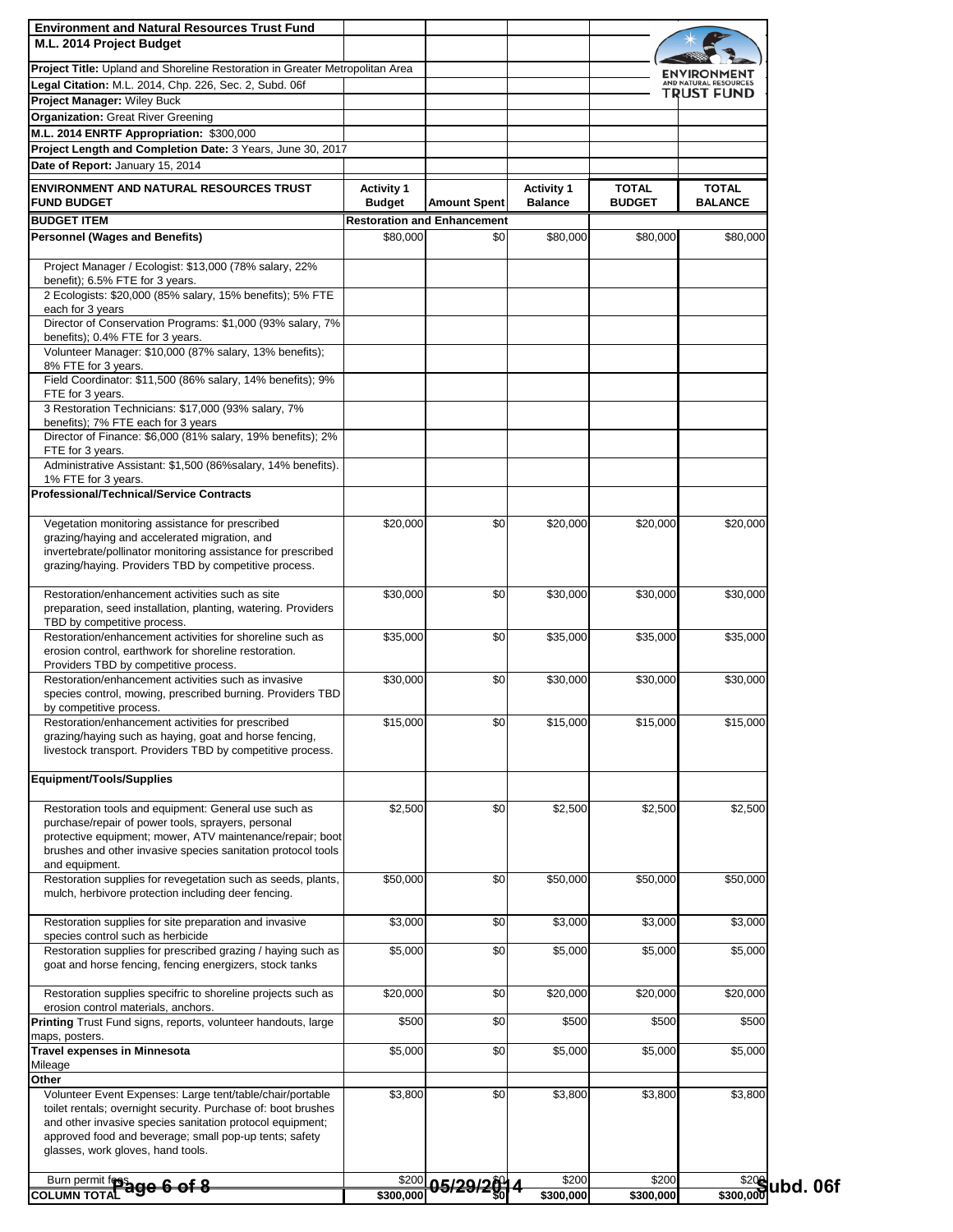#### **Environment and Natural Resources Trust Fund M.L. 2014 Acquisition/Restoration List**

**Project Title: Upland and Shoreline Restoration in Greater Metropolitan Area Legal Citation: M.L. 2014, Chp. 226, Sec. 2, Subd. 6f Date of Report: January 15, 2014 Project Length and Completion Date: 3 Years, June 30, 2017 Project Manager: Wiley Buck Organization: Great River Greening M.L. 2014 ENRTF Appropriation: \$ 300,000**

|   |                                   |            |                               |                   |                    |            |                                                                                                                                                                                                                               |                              |              |              |                       | <b>Proposed Fee</b> |                                   |
|---|-----------------------------------|------------|-------------------------------|-------------------|--------------------|------------|-------------------------------------------------------------------------------------------------------------------------------------------------------------------------------------------------------------------------------|------------------------------|--------------|--------------|-----------------------|---------------------|-----------------------------------|
|   |                                   |            |                               |                   |                    |            |                                                                                                                                                                                                                               |                              |              |              |                       | <b>Title or</b>     |                                   |
|   | <b>Acquisition or</b>             |            | <b>Geographic Coordinates</b> |                   | <b>Estimated</b>   |            |                                                                                                                                                                                                                               |                              |              | # of         |                       | Easement            |                                   |
|   | Restoration                       |            | Format: [Deg.]° [Min.]'       | <b>Estimated</b>  | <b>Annual PILT</b> |            |                                                                                                                                                                                                                               | <b>Activity</b>              |              | Shoreline    | Type of               | Holder              |                                   |
| # | <b>Parcel Name</b>                | Latitude   | [Sec.]" [Hemis.]<br>Longitude | Cost              | <b>Liabilities</b> | County     | <b>Ecological Significance</b>                                                                                                                                                                                                | <b>Description</b>           | # of Acres   | <b>Miles</b> | Landowner             | (if applicable)     | <b>Status</b>                     |
|   |                                   |            |                               |                   |                    |            |                                                                                                                                                                                                                               | Management                   |              |              |                       |                     |                                   |
|   |                                   |            |                               |                   |                    |            |                                                                                                                                                                                                                               | plan; forest                 |              |              |                       |                     |                                   |
|   |                                   |            |                               |                   |                    |            | Large site, on Lake Minnewashta,                                                                                                                                                                                              | enhancement,                 |              |              |                       |                     | Engaged in                        |
|   |                                   | 44° 52'    | -93° 35'                      |                   |                    |            | adjacent to Lake Minnewashta                                                                                                                                                                                                  | shoreline                    |              |              | Non-profit            |                     | Landowner                         |
| 1 | Camp Tanadoona                    | 20.28" N   | 50.27" W                      | \$<br>63,000 N/A  |                    | Hennepin   | Regional Park                                                                                                                                                                                                                 | restoration.                 | 5            |              | 0.03 organization N/A |                     | Negotiations                      |
|   |                                   |            |                               |                   |                    |            |                                                                                                                                                                                                                               |                              |              |              |                       |                     | Phase I Underway                  |
|   | Katherine Abbott Park             | 45° 2'     | -92° 57'                      |                   |                    |            |                                                                                                                                                                                                                               | Wetland                      |              |              |                       |                     | with 2013                         |
| 2 | Phase II                          | 36.95" N   | 50.03" W                      | \$<br>53,000 N/A  |                    | Wash.      | Site with mosaic of habitats                                                                                                                                                                                                  | Enhancement                  | 20           |              | Public                | N/A                 | Appropriation                     |
|   |                                   |            |                               |                   |                    |            |                                                                                                                                                                                                                               |                              |              |              |                       |                     | Engaged in                        |
|   |                                   | 44° 52'    | $-93° 42'$                    |                   |                    |            |                                                                                                                                                                                                                               | Oak Woodland                 |              |              |                       |                     | Landowner                         |
| 3 | Carver Park Reserve               | 37.57" N   | 10.07" W                      | \$<br>44,000      | N/A                | Carver     | Site with mosaic of habitats                                                                                                                                                                                                  | Enhancement                  | 19           |              | Public                | N/A                 | Negotiations                      |
|   |                                   |            |                               |                   |                    |            |                                                                                                                                                                                                                               |                              |              |              |                       |                     | Engaged in                        |
|   |                                   | 45° 24'    | -92° 50'                      |                   |                    |            |                                                                                                                                                                                                                               | Forest                       |              |              |                       |                     | Landowner                         |
| 4 | Allemansratt Park                 | 5.05" N    | 28.68" W                      | \$<br>13,000      | N/A                | Chisago    | Site with mosaic of habitats<br>Ecological corridor to connect                                                                                                                                                                | Enhancement<br>Establishment | 8            |              | Public                | N/A                 | Negotiations<br>Phase I Site Prep |
|   | <b>Trout Brook Nature</b>         | 44° 58'    | $-93°5'$                      |                   |                    |            | Trout Brook Greenway and Miss.                                                                                                                                                                                                | of 2013 Tree                 |              |              |                       |                     | Underway with                     |
| 5 | Preserve Phase II                 | 20.28" N   | 31.92" W                      | \$<br>11,000      | N/A                | Ramsey     | River                                                                                                                                                                                                                         | Planting                     | 6            |              | Public                | N/A                 | Landowner Funds                   |
|   |                                   | R)45°35'   | R)-93° 13'                    |                   |                    | Isanti     |                                                                                                                                                                                                                               |                              |              |              |                       |                     |                                   |
|   |                                   | 37.68" N   | 54.48" W                      |                   |                    |            |                                                                                                                                                                                                                               | Upland                       |              |              |                       |                     | Engaged in                        |
|   | Wild & Scenic Rivers              | C)44° 31'  | C)-92° 48'                    |                   |                    | Goodhue    | State Wild and Scenic Rivers with                                                                                                                                                                                             | restoration and              |              |              | Private               |                     | Landowner                         |
| 6 | III: Rum and Cannon               | 49.44" N   | 56.52" W                      | \$<br>21,000 N/A  |                    |            | high density of rare features                                                                                                                                                                                                 | enhancement                  |              |              | 0.05 Ind./Trust       | N/A                 | Negotiations                      |
|   |                                   |            |                               |                   |                    |            |                                                                                                                                                                                                                               | Management                   |              |              |                       |                     |                                   |
|   |                                   |            |                               |                   |                    |            |                                                                                                                                                                                                                               | plan; steep bluff            |              |              |                       |                     | Engaged in                        |
|   | Lilydale Bluffs west of 44° 54'   |            | -93° 7'                       |                   |                    |            |                                                                                                                                                                                                                               | forest                       |              |              |                       |                     | Landowner                         |
| 7 | Lilydale Regional Park 37.44" N   |            | 32.50" W                      | \$<br>33,000      | N/A                | Dakota     | Bluff habitat along Mississipi River                                                                                                                                                                                          | enhancement                  |              |              | Public                | N/A                 | Negotiations                      |
|   |                                   |            |                               |                   |                    |            |                                                                                                                                                                                                                               | collect/evaluate             |              |              |                       |                     |                                   |
|   |                                   |            |                               |                   |                    |            |                                                                                                                                                                                                                               | data on                      |              |              |                       |                     |                                   |
|   |                                   |            |                               |                   |                    |            |                                                                                                                                                                                                                               | survival/growth              |              |              |                       |                     |                                   |
|   |                                   |            |                               |                   |                    |            |                                                                                                                                                                                                                               | of southern                  |              |              |                       |                     |                                   |
|   |                                   |            |                               |                   |                    |            |                                                                                                                                                                                                                               | &/or 'extreme                |              |              |                       |                     |                                   |
|   |                                   |            |                               |                   |                    |            |                                                                                                                                                                                                                               | climate' (e.g.               |              |              |                       |                     |                                   |
|   |                                   |            |                               |                   |                    |            |                                                                                                                                                                                                                               | northwestern                 |              |              |                       |                     |                                   |
|   | Central Corridor:                 |            |                               |                   |                    |            |                                                                                                                                                                                                                               | MN) vs. local                |              |              |                       |                     | Engaged in                        |
|   | Accelerated Migration 44° 51'     |            | -92° 54'                      |                   |                    |            | Innovative restoration technique                                                                                                                                                                                              | ecotype young                |              |              |                       |                     | Landowner                         |
| 8 | Technique<br>Prescribéd           | 45.72" N   | 33.84" W                      | \$<br>20,000      | N/A                | Washington | with potentially wide application.                                                                                                                                                                                            | oaks.                        | $\mathbf{1}$ |              | Public                | N/A                 | Negotiations                      |
|   |                                   |            |                               |                   |                    |            |                                                                                                                                                                                                                               |                              |              |              |                       |                     |                                   |
|   | Grazing/Haying, at                |            |                               |                   |                    |            |                                                                                                                                                                                                                               |                              |              |              |                       |                     |                                   |
|   |                                   |            |                               |                   |                    |            |                                                                                                                                                                                                                               | mplement;                    |              |              |                       |                     |                                   |
|   | a)Central Corridor;               | a)44° 51'  | a)-92° 54'                    |                   |                    | a) Wash.   | Implement these state-of-the-art                                                                                                                                                                                              | collect/ evaluate            |              |              |                       |                     |                                   |
|   | and                               | 45.72" N   | 33.84" W                      |                   |                    |            | restoration techniques on natural                                                                                                                                                                                             | data on                      |              |              |                       |                     |                                   |
|   |                                   |            |                               |                   |                    |            | areas in metro area which is                                                                                                                                                                                                  | egetation and                |              |              |                       |                     | Portions Underway                 |
|   | b)Pilot Knob Hill                 | b) 44° 52' | b) -93° 9'                    |                   |                    | b) Dakota  | currently underserved by these                                                                                                                                                                                                | nvertebrates/                |              |              |                       |                     | with Landowner                    |
| 9 |                                   | 49.45" N   | 57.60" W                      | $\zeta$<br>21,000 | N/A                |            | techniques.                                                                                                                                                                                                                   | pollinators.                 | 50           |              | Public                | N/A                 | Funds                             |
|   |                                   |            |                               |                   |                    |            |                                                                                                                                                                                                                               | Green Lake                   |              |              |                       |                     |                                   |
|   |                                   |            |                               |                   |                    |            |                                                                                                                                                                                                                               | shoreline                    |              |              |                       |                     |                                   |
|   |                                   |            |                               |                   |                    |            |                                                                                                                                                                                                                               | restoration;                 |              |              |                       |                     |                                   |
|   |                                   |            |                               |                   |                    |            |                                                                                                                                                                                                                               | enhancement of               |              |              |                       |                     | Engaged in                        |
|   |                                   | 45° 20'    | -92° 53'                      |                   |                    |            | Maple basswood forest along                                                                                                                                                                                                   | adjacent                     |              |              |                       |                     | Landowner                         |
|   | 10 Ojiketa Regional Park 35.52" N |            | 4.55" W                       | Ŝ.<br>21,000 N/A  |                    | Chisago    | Green lake                                                                                                                                                                                                                    | bluffland forest             | 33           |              | 0.18 Public           | N/A                 | <b>Negotiations</b>               |
|   |                                   |            |                               |                   |                    |            | NOTES: Trout Brook Nature Preserve fka Trillium Nature Preserve. Additional parcels for Wild and Scenic Rivers III may be developed in the future, including public parcels; parcels currently listed are protected under DNR |                              |              |              |                       |                     |                                   |
|   |                                   |            |                               |                   |                    |            | and Scenic River easements. Activities at Camp Tanadoona contingent upon landowner completing easement process, currently underway.                                                                                           |                              |              |              |                       |                     |                                   |